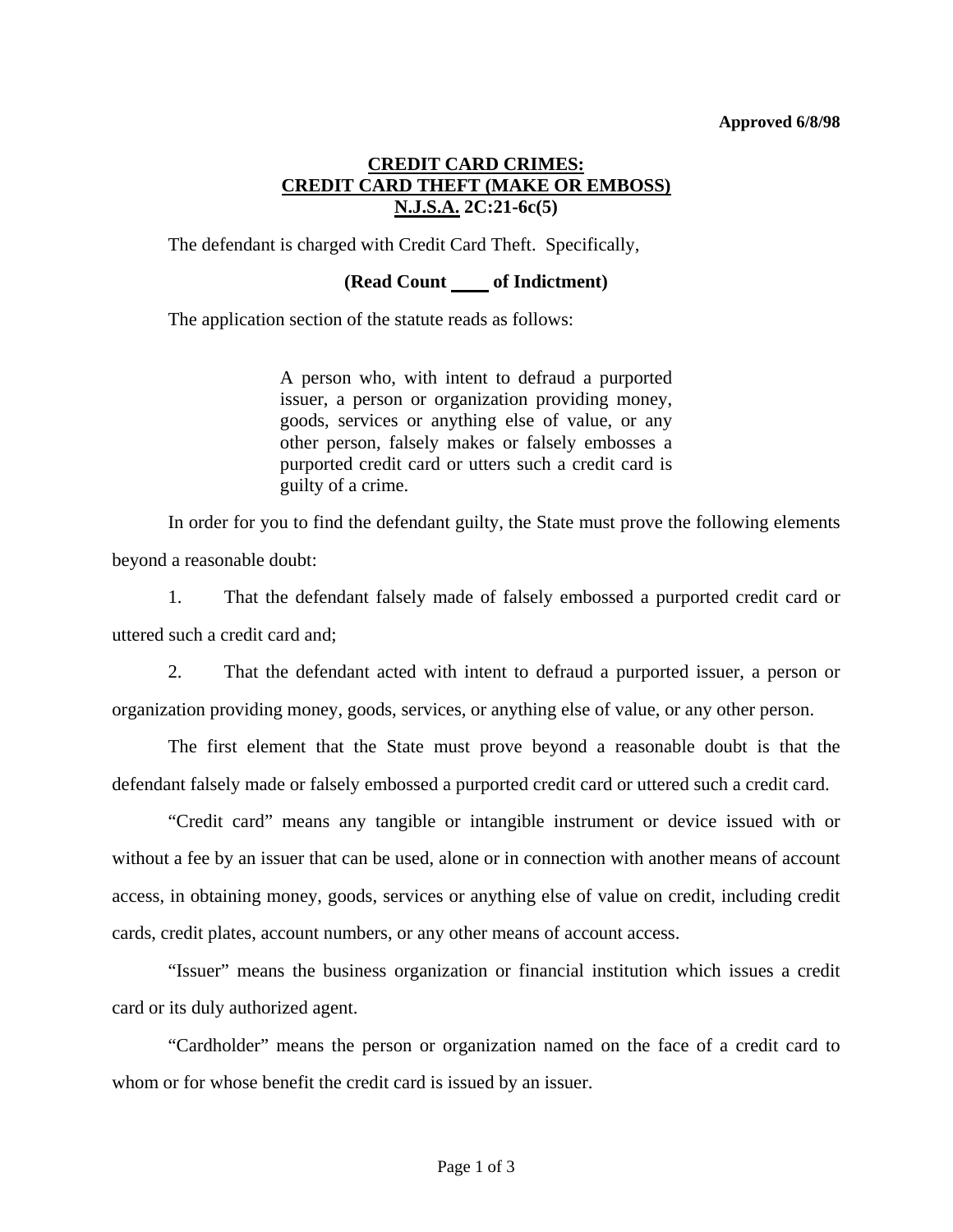A person "falsely makes" a credit card when he/she makes or draws, in whole or in part, a device or instrument which purports to be the credit card of a named issuer but which is not such a credit card because the issuer did not authorize the making or drawing, or when he/she alters a credit card which was validly issued.

 A person "falsely embosses" a credit card when, without the authorization of the named issuer, he/she completes a credit card by adding any of the matter, other than the signature of the cardholder, which an issuer requires to appear on the credit card before it can be used by a cardholder.

 A person "utters" such a credit card when he/she offers or tenders, transfers or otherwise attempts to pass such a credit card, or where he/she uses or attempts to use such a credit card.

 "To defraud" means to deprive a person of property or any interest, estate, or right by deceit or artifice, to cheat.

 "Issuer" means the business organization or financial institution which issues a credit card or its duly authorized agent.

 The second element that the State must prove beyond a reasonable doubt is that the defendant acted with intent to defraud the issuer, or a person or organization providing money, goods, services, or anything else of value, or any other person.

 A person acts with intent when he/she acts with purpose. A person acts purposely with respect to the nature of his/her conduct or a result thereof if it is his/her conscious objective to engage in conduct of that nature or to cause such a result. A person acts purposely with respect to attendant circumstances if he/she is aware of the existence of such circumstances or believes or hopes that they exist. One can be deemed to be acting purposely if he/she acts with design, with a purpose, with a particular objective, if the individual means to do what he/she does.

Purpose is a condition of the mind which cannot be seen and can only be determined by